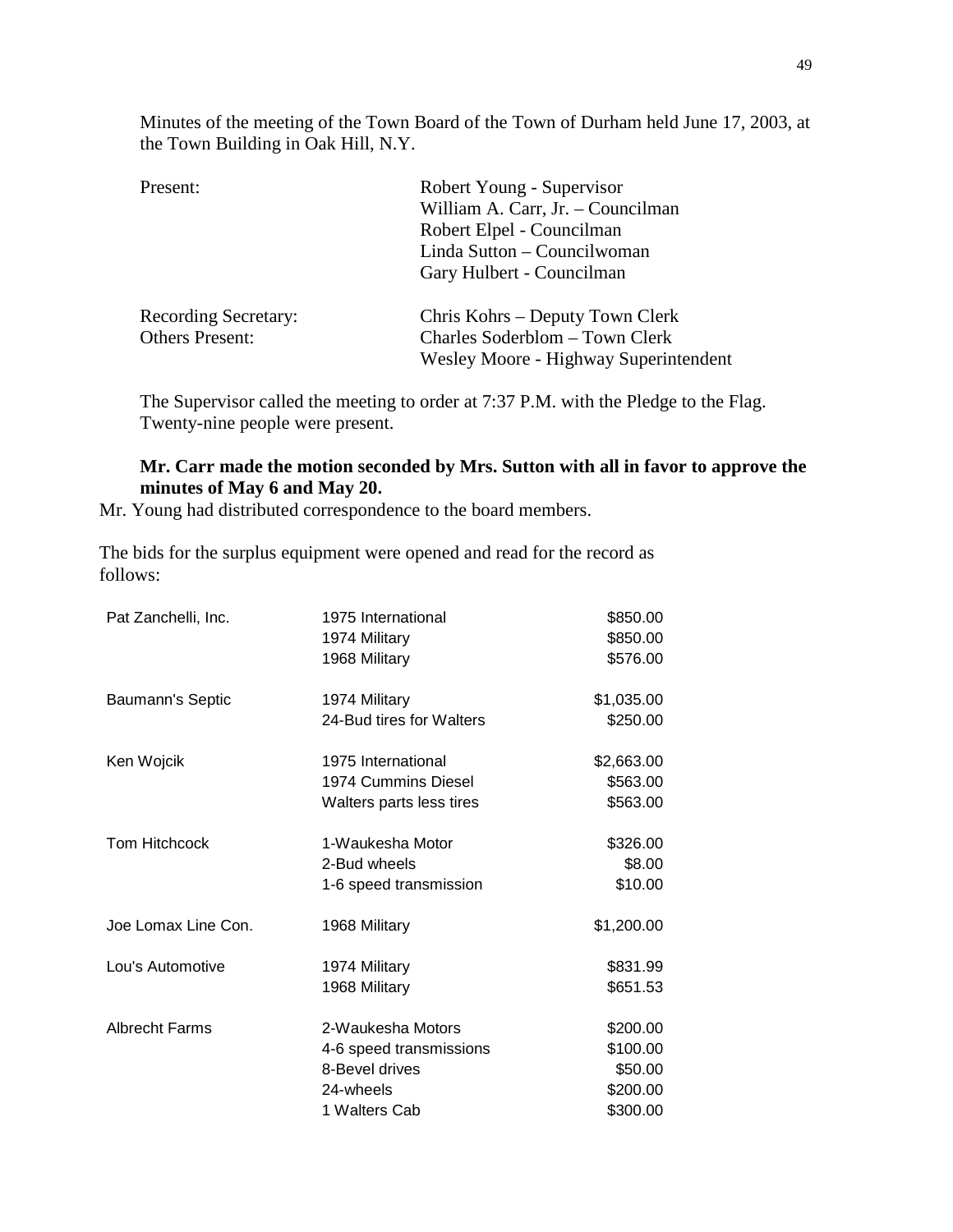|                  | Total                   | \$850.00   |
|------------------|-------------------------|------------|
| Steven Michalsko | 1975 International      | \$1,279.00 |
|                  | 1974 Military           | \$867.00   |
|                  | 1968 Military           | \$611.00   |
|                  | 1974 Cummins Diesel     | \$613.00   |
|                  | 1-Waukesha Motor        | \$108.00   |
|                  | 1-Waukesha Motor        | \$118.00   |
|                  | 4-6 speed transmissions | \$51.00    |
|                  | 8-Bevel drives          | \$129.00   |
|                  | 24-wheels               | \$197.00   |
|                  | 1 Walters Cab           | \$89.00    |
|                  |                         |            |

Wes Moore, Highway Superintendent reported that the weather has slowed down road repairs. They have begun paving. He rented a road sweeper at a cost of \$1,050 per week and was able to sweep 75% of the roads that are targeted to be paved.

Clerk to the Assessor reported that the grievance board received eight-eight grievances. Seventy-seven were residential and eleven with stipulations with the assessor. The board made thirty-three changes and the remainder stood as assessed.

Legislator Ohm shared with the board and audience that the first company has committed to the newly constructed industrial park in Coxsackie. Save-a-lot a grocery chain is expected to open in the fall and bring an estimated 200 jobs to the area. He also explained that the New Fire Control Center in Cairo should be having a ribbon cutting in the near future and a compromise has been reached concerning the transmission tower.

The Tax Collector reported that \$2,079,764.53 has been collected, including penalties, service charges, and interest as of June 14, 2003. There are 207 unpaid parcels totaling \$435,432.53.

A report was received from the Durham Chamber of Commerce. They met June 9, 2003 and discussed fund raising ideas for the proposed Library. The Cairo Library still needs a letter from the board indicating that Councilwoman Sutton is the delegate for the Durham Town Board. Flags have been placed along Route 145 and the flower boxes have received flowers. Applications are being received for the up coming parade. Firework details are being finalized.

Mrs. Sutton asked that Mr. Young send a letter to the Cairo Library indicating that she is the delegated board representative.

Reports were received from the following areas and filed reference, Police, Code Enforcement, and Historical Preservation Committee.

Mrs. Sutton asked for an update concerning the rodent situation in Oak Hill. Mr. Young stated he Mr. Pierce and Al Schmidt filled thirty-six holes. When they went back to inspect not one of the holes had been disturbed.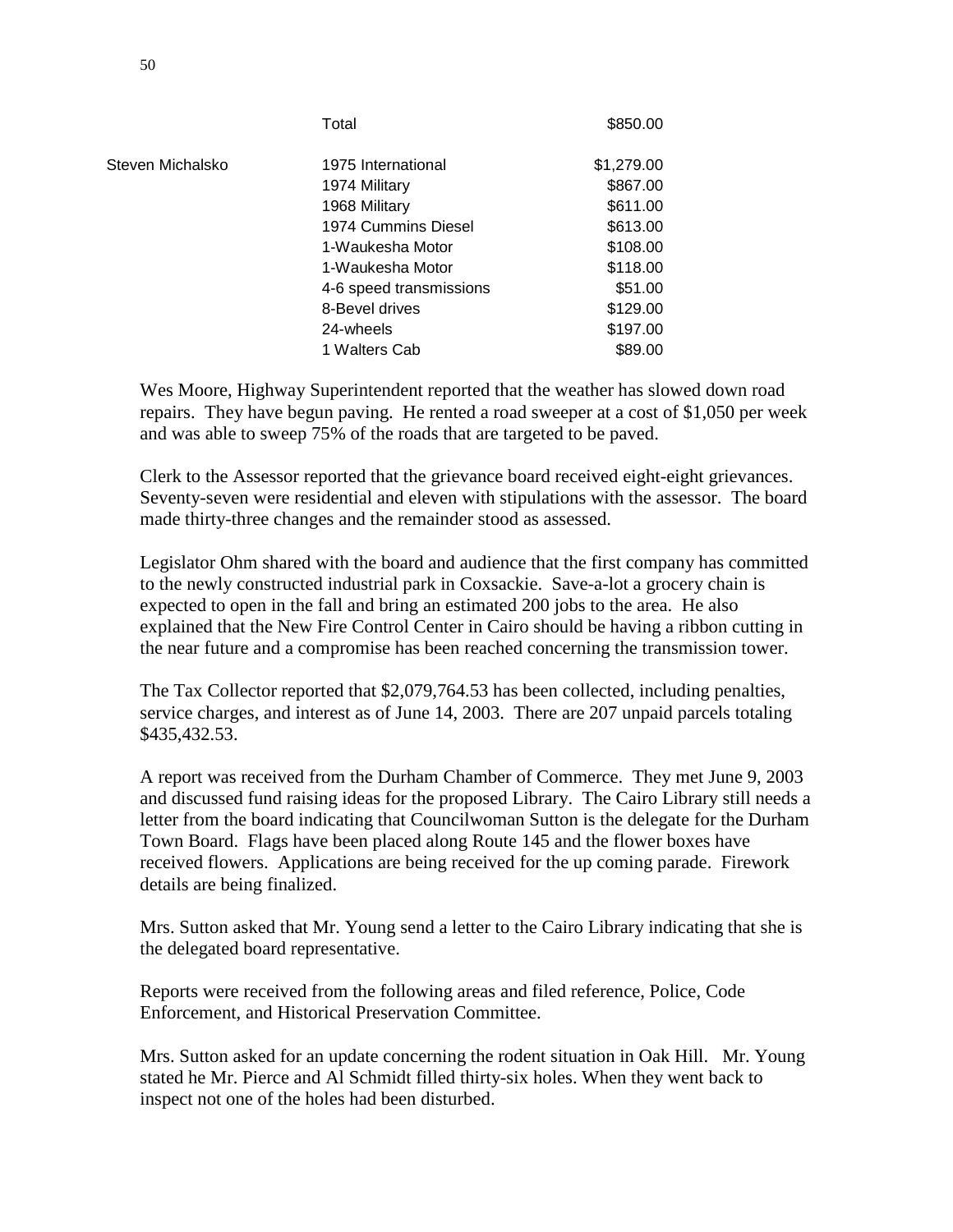Mr. Boyle addressed the board regarding non-profit organizations buying up land and what protection the town can impose to protect the tax base. The board explained that such exemptions hare governed by the state not on a local level. Mr. Ohm added that the state currently has an initiative to limit non-profit exemptions to the worship property.

Mr. Jennings inquired as to what the status of the 911 numbers is. Mr. Young explained that he has been in contact with Mr. Farrell but a meeting has not yet been set.

## **Mr. Carr made a motion that the board enter into executive session to discuss a personnel issue and pending litigation, as requested by Mr. Rappleyea, seconded by Mr. Hulbert at 8:05 P.M.**

The meeting was called back to order at 8:18 P.M.

Mrs. Moore brought to the attention of the board rising cost of the Humane Society Charges. Discussion followed and it was determined that the dog enumeration process will continue and should the Dog Control Officer line item exceed its budget money would be transferred from the contingency fund. It was requested the Mr. Rappleyea rewrite the law, indicating that the dog's owner would be responsible for the cost incurred by the town should the dog be remanded to the Humane Society. An ad will be placed in the paper notifying all residents that a dog enumeration is in process and stress that it is necessary for all dogs to be licensed as required by state law.

## **Mr. Hulbert made the motion seconded by Mr. Carr with all in favor to approve the following transfer:**

| From: | A3620.200 | Code Enforcement - Equipment | \$500.00 |
|-------|-----------|------------------------------|----------|
| To:   | A3620.400 | Code Enforcement – Contract  | \$500.00 |

Abstract #311, consisting of Vouchers #470 through #523 in the amount of \$32,577.66 was reviewed and approved for payment. The total amount was broken down as follows:

| <b>General Funds</b>   |               | \$13,936.23 |
|------------------------|---------------|-------------|
| Highway Funds          |               | \$18,143.05 |
| <b>Street Lighting</b> | $\mathcal{S}$ | 498.38      |

After a review of the bids for the surplus equipment Mr. Moore announced the results and the following were awarded:

| Baumann's Septic Cleaning<br>Greenville, NY | 1974 Military Vehicle | \$1,035.00 |
|---------------------------------------------|-----------------------|------------|
| Ken Wojcik                                  | 1975 International    | \$2,663.00 |
| Endwell, NY                                 |                       |            |